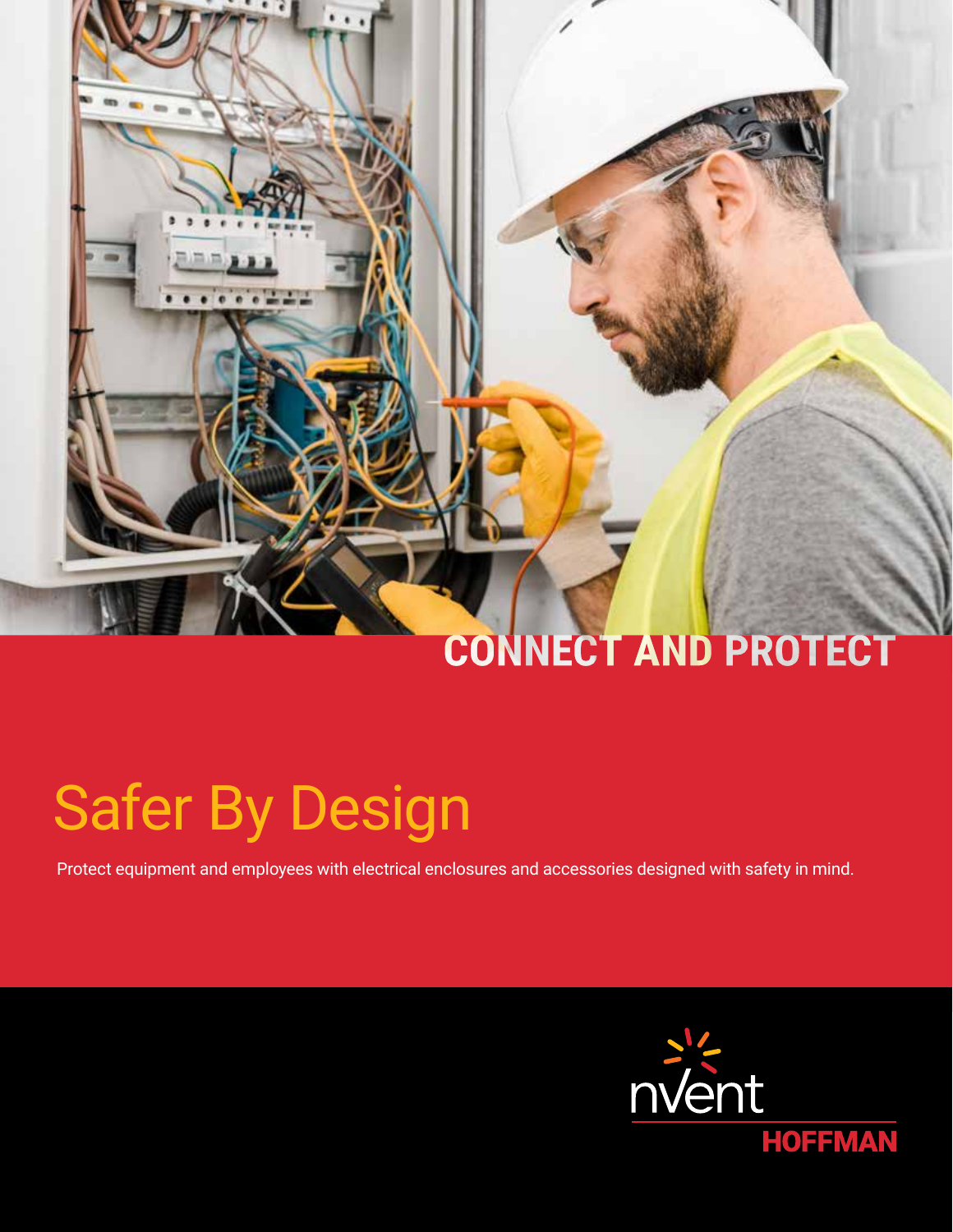# Electrical safety remains a persistent challenge for workers and industry

The pace of change for business today can be dizzying. More automation and complexity. Shorter deadlines. Faster production and construction schedules. Higher customer expectations. Not to mention increased regulations and constantly evolving safety standards. It all makes protecting workers' safety and safeguarding expensive and complex equipment an ongoing priority.

The stakes are high. The control of hazardous energy in the workplace remains a persistent challenge. According to the U.S. Occupational Safety and Health Administration (OSHA) electrical-hazard control was the fifth-most common OSHA standard violation in 2018', and potentially deadly arc flash remains a near-constant threat to workers in factory and industrial operations everywhere.





A safe work environment offers peace of mind for employees and management and helps ensure operations run productively and smoothly.

You need a partner to help you design safety into your electrical systems to reduce risk for workers and safeguard your systems. That partner is nVent HOFFMAN.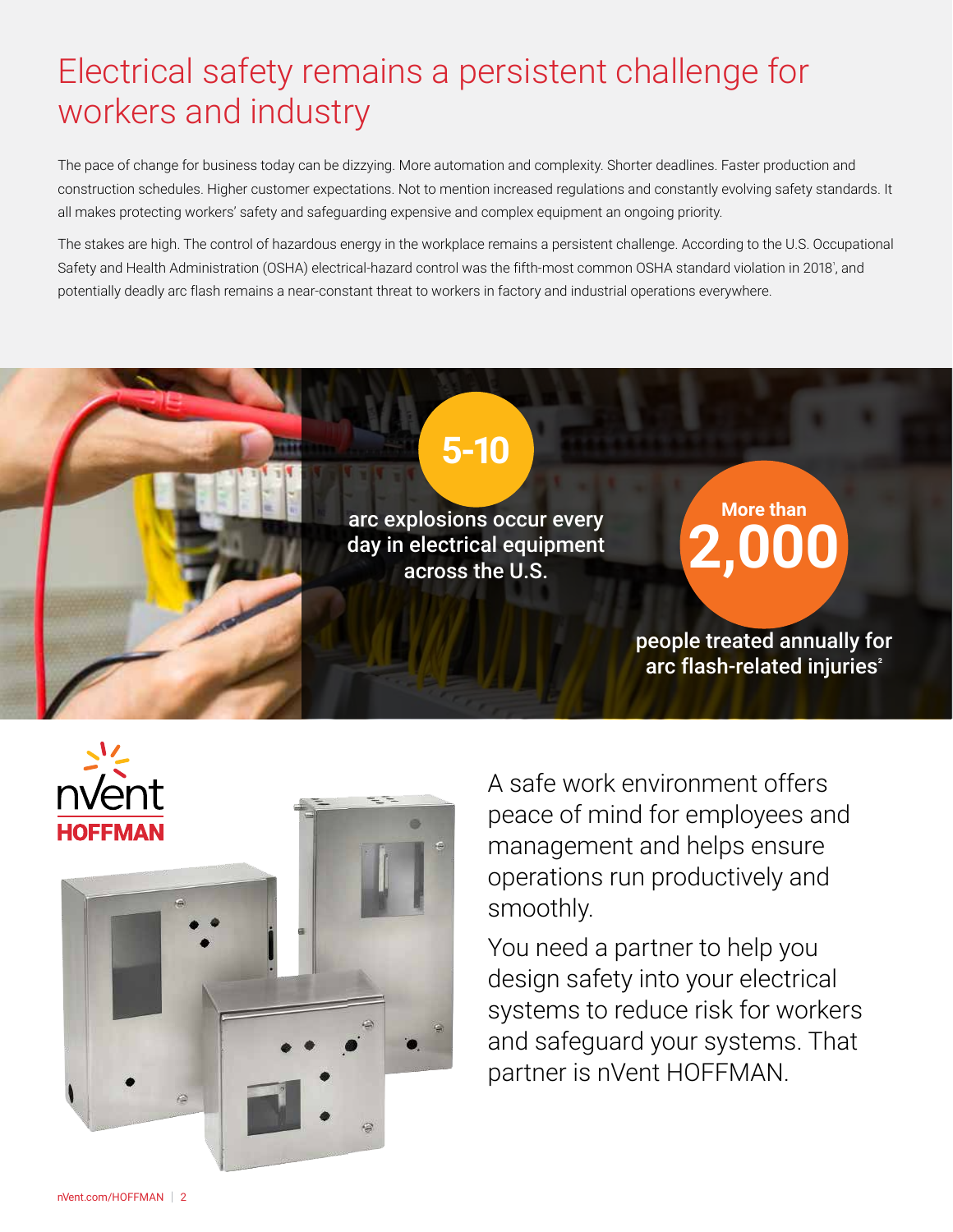### nVent HOFFMAN: Safety rooted in innovation

We pioneered enclosure-based electrical safety protection more than 70 years ago with a junction box to house wiring and better protect workers. In 2007 we further advanced protection and prevention with the introduction of Sequestr, the industry's first enclosure-based safety solution to isolate the electrical disconnect from the main enclosure while maintaining mechanical interlock - eliminating the risk of line side contact in the main enclosure given proper design.

We are a leading innovator and provider of electrical safety solutions that protect customers' mission-critical operations around the world.



We believe that safer systems help ensure a more secure world, and the best way to build a safer system is to do it by design. We follow the NFPA 70E Hierarchy of Risk Control Methods to develop solutions that offer increasing levels of protection to protect workers from the electrical hazard or eliminate the hazard altogether. With nVent HOFFMAN, you select the level of safety that makes sense for your application.

1 U.S. Occupational Safety and Health Administration; Commonly Used Statistics "The 10 most frequently cited OSHA standards violated in FY 2018"

<sup>2</sup> National Fire Protection Association NFPA 70E-2018 Edition, Creative Safety Supply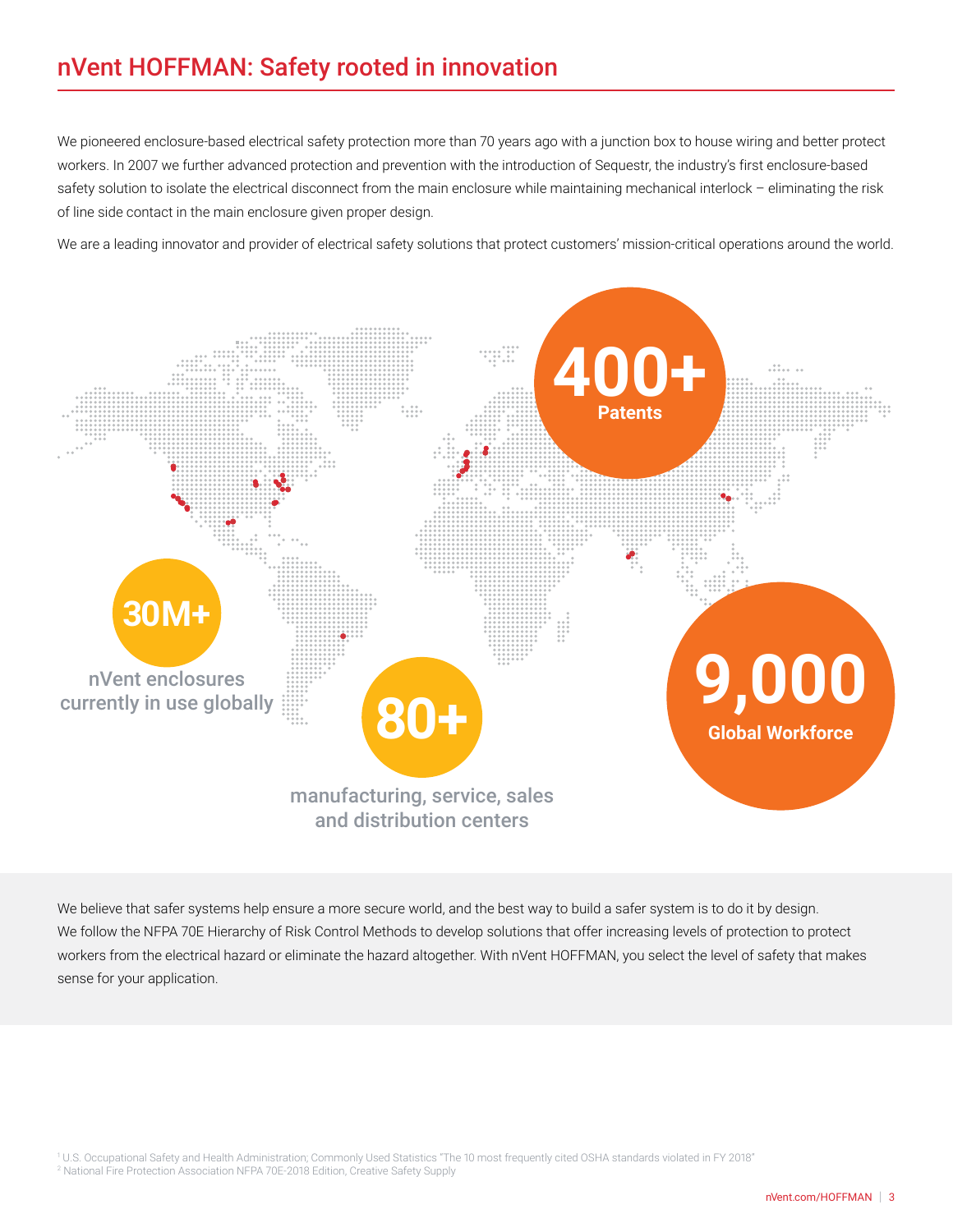# Designing for Electrical Safety

### Hierarchy of Risk Control Methods

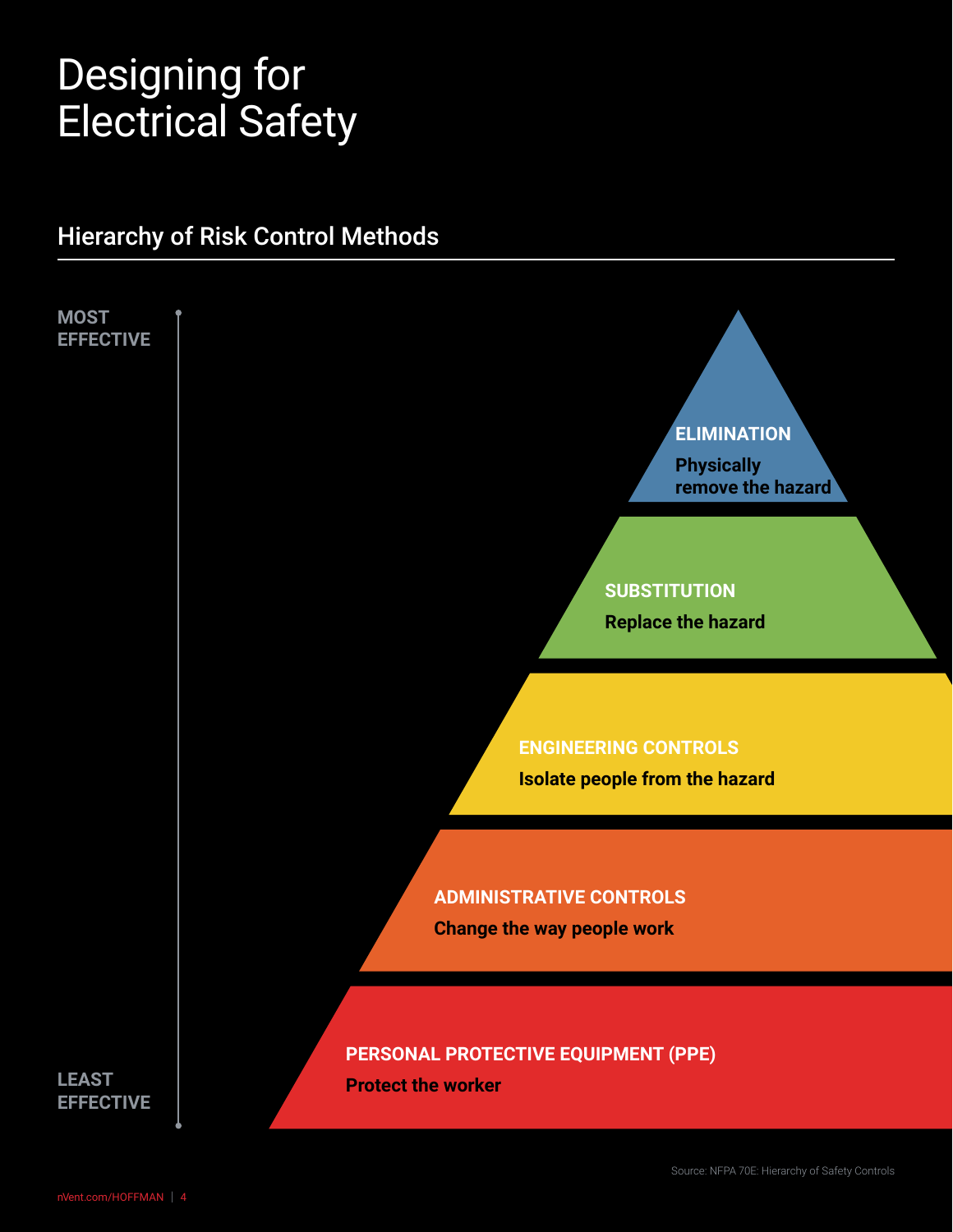# Comprehensive portfolio of versatile, UL-tested safety solutions that reduce risk

nVent HOFFMAN offers customers flexibility in design with an extensive portfolio of enclosures to make installation easy while reducing or eliminating the risk of accidental contact with hazardous power.



We offer a broader range of enclosure products than competitors. Our enclosures are available in unibody and modular systems, with disconnect enclosures and accessory add-ons for all categories.

Versatile design and configuration options – in mild steel or stainless steel enclosures – are available to separate high and low voltage and isolate low- to hi-amp disconnect switches and circuit breakers.

Within our broad offering, we have the type rating requirement you need. Our products are engineered to last against dust, water, humidity and temperature.

We also have a comprehensive suite of add-on devices to enhance safety, based on the NPFA 70E hierarchy:

- **• Windows** for visual inspection in an energized enclosure (elimination)
- **InterSafe Data Interface Ports** for programming maintenance in an energized enclosure (elimination)
- **• External Data Pockets** store documentation on the exterior of the enclosure (elimination)
- **• Internal Disconnect Shield** adds a barrier around the disconnect switch, shielding line-side power (engineering control)
- **• Electrical and Mechanical Interlocks** to prevent opening the enclosure while power is on (engineering control)
- **• Door stops** to prevent door backswings resulting in accidental contact with components (engineering control)
- **Dead front or swing panels** for access to protected controls (engineering control)
- **• Barrier panels** to minimize the incidental contact or exposures to high voltage components while accessing the low voltage equipment (engineering control)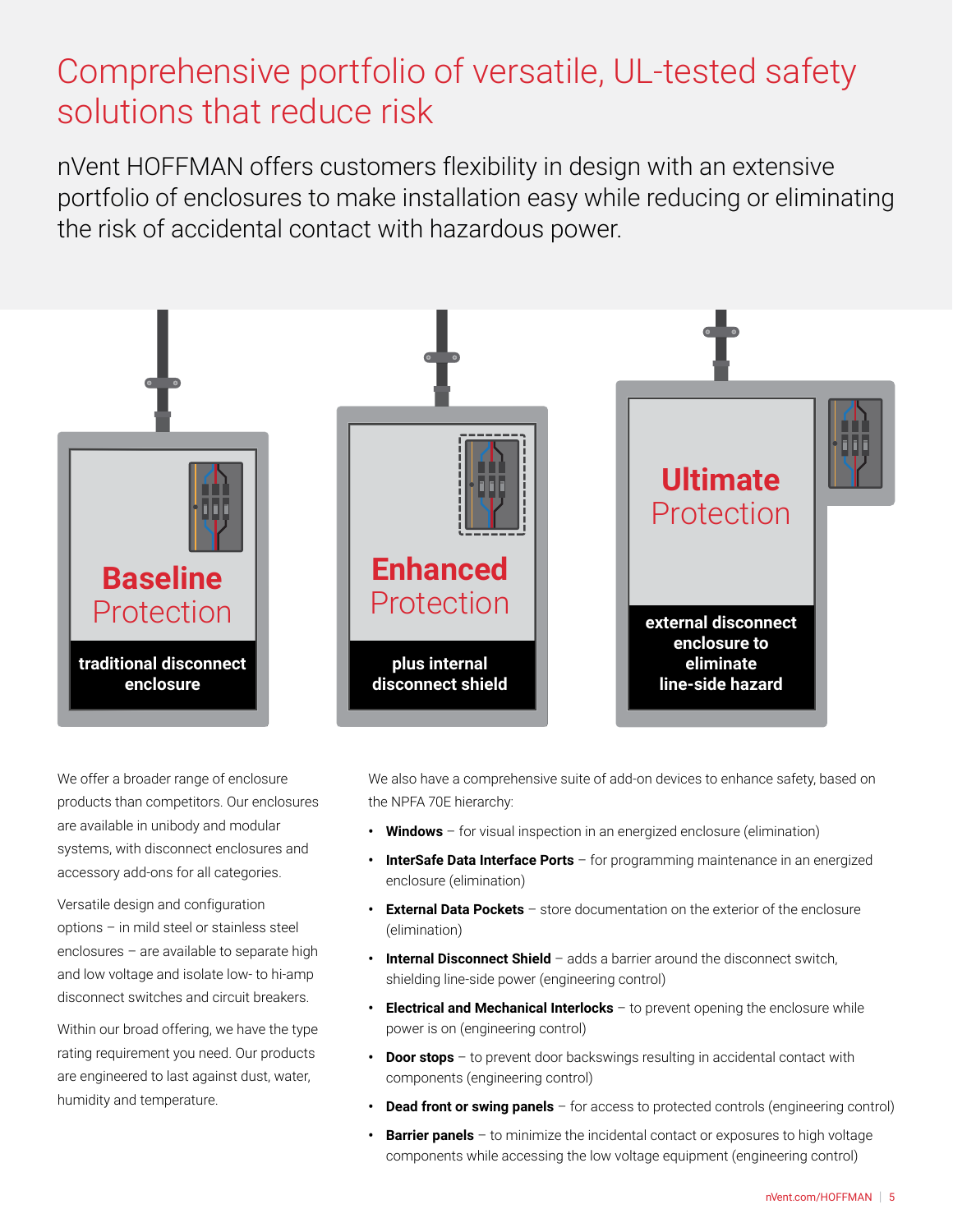### Following the NFPA 70E Hierarchy of Risk Control Methods

**2**

**4**

**Basic electrical enclosure** protects equipment and minimal protection of employees with a barrier around electrical components. **1**

• But... troubleshooting and maintenance are still required, which means enclosure needs to be opened, reintroducing risk of accidental contact

To reduce worker risk during performance of common tasks, **use barrier panels to separate high-, medium- and low-voltage components** in separate enclosure bays.

**5**

**6**

• Can reduce the level of PPE required by workers to perform maintenance or troubleshooting on low voltage bays

Use swing panels to isolate HMI, switches and push buttons in front of high-voltage components.

• Prevents unqualified workers from accessing the enclosure

### Add windows, external data pockets, door stops and data ports on enclosures. **7**

• Eliminates the need to open the enclosure, further reducing risk of accidental contact



Remove power with a **disconnect enclosure** with multiple doors that can be mechanically or electronically **interlocked** to prevent opening enclosure until power is off, reducing exposure to energized components.

• Good baseline protection, but the risk of accidental line-side contact in the enclosure still exists

Adding an **internal disconnect shield** to cover the disconnect switch provides further protection against accidental exposure while enabling access to other components. **3**

• Enhanced protection, but risk is still present inside the main enclosure

**Sequestr External Disconnect** 

**enclosure** isolates the whole line-side of the disconnect, lugs and cables included, for ultimate protection against exposure to live energy in the main enclosure.

• The ultimate protection, Sequestr eliminates the risk of accidental power contact in the main enclosure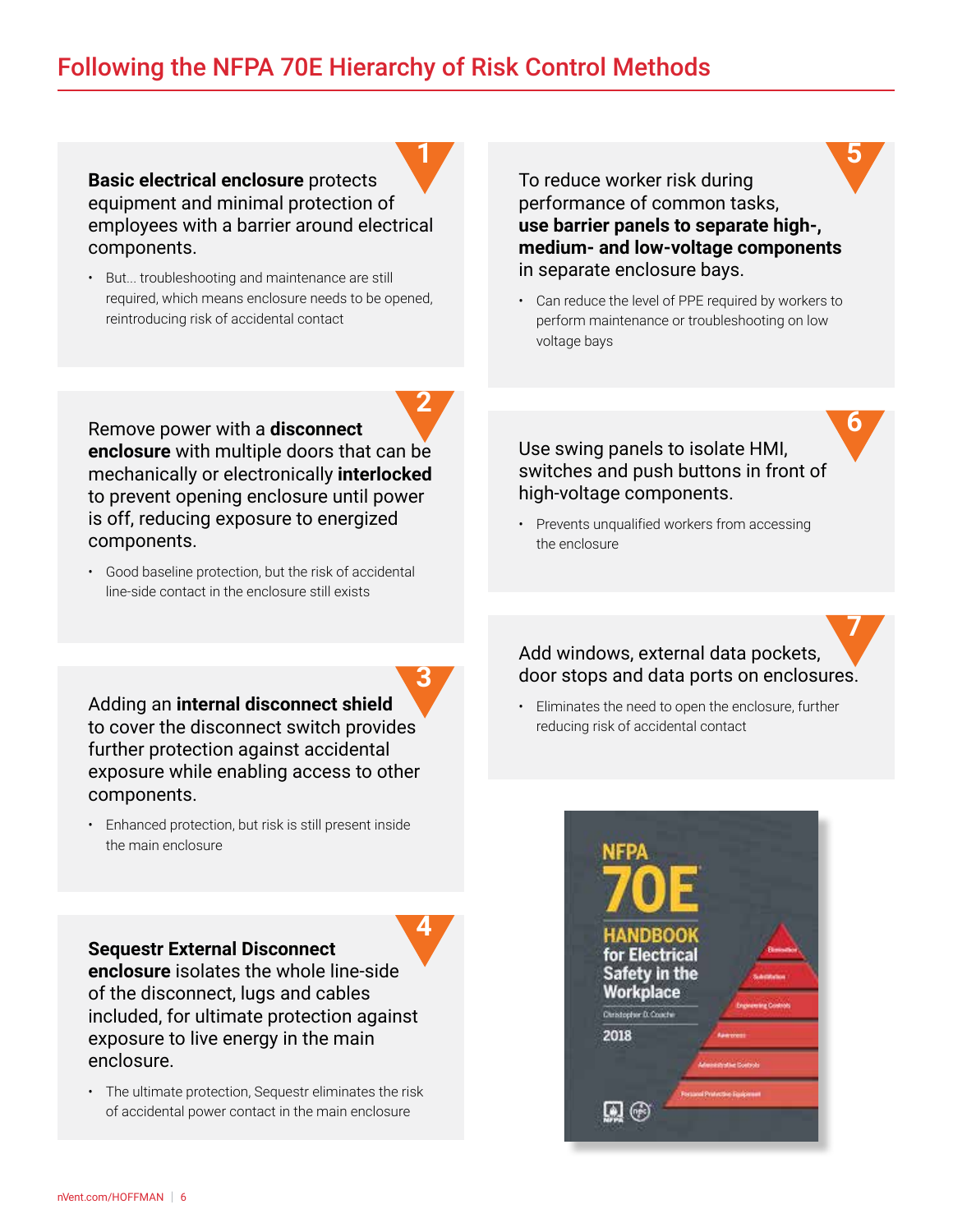# Building a culture of safety

True safety is not just about equipment. It's about people. Developing and maintaining a safe workplace requires sustained focus and effort to educate and train employees. nVent HOFFMAN is a thought leader in electrical safety and offers training resources to help increase awareness of electrical safety risks and educate about safer workplace practices.

# Resources available include:

[Arc flash white paper](https://hoffman.nvent.com/wcsstore/AuroraStorefrontAssetStore/UserDownloads/WhitePapersCaseStudies/WP-00055.pdf) **[Arc flash protection](https://hoffman.nvent.com/wcsstore/AuroraStorefrontAssetStore/User%20Downloads/LiteratureRequests/BRO-00220.pdf) products** 

[Arc flash infographic](https://go.nvent.com/rs/760-EGW-100/images/arcflash-infographic-web.pdf)  $\blacktriangledown$ 

# Video training on:

- [Avoiding arc flash](https://youtu.be/Is9u8en0Cpc)
- [Recognizing an arc flash hazard](https://youtu.be/ad67xgccJ1Y)
- Sequestr External Disconnect  $\blacktriangledown$ Installation
	- [Electrical Interlock Installation](https://youtu.be/9EPGZowUk-0)